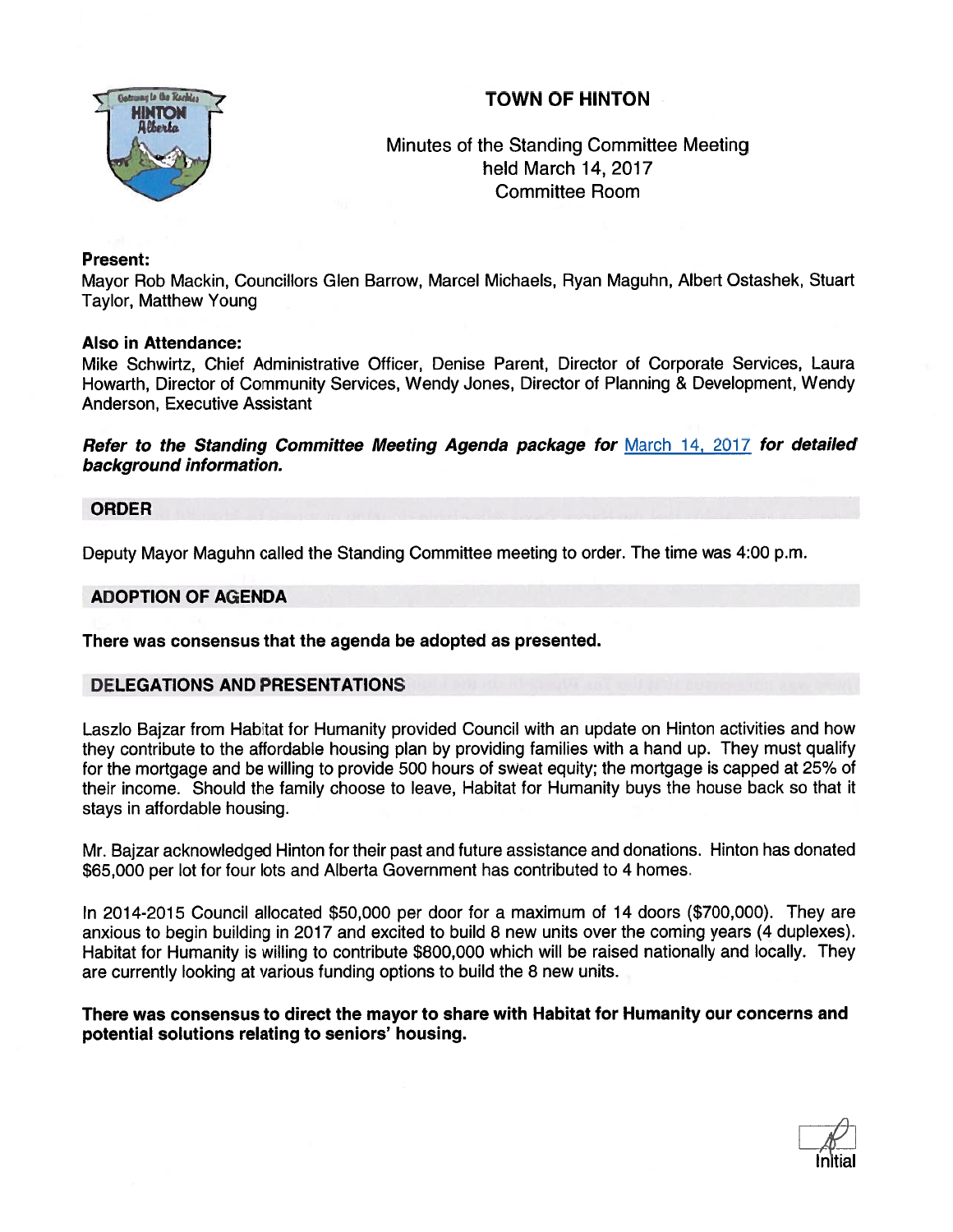#### CITIZENS "MINUTE WITH COUNCIL"

Eugene Wilson spoke to Council regarding the snow in the back alley behind his home on Collinge Road. His neighbour <sup>p</sup>lowed his snow into the alley making the snow <sup>24</sup> inches deep. Mr. Wilson go<sup>t</sup> stuck in the snow and when he tried to ge<sup>t</sup> out he hit <sup>a</sup> fence and dented his bumper. Mr. Wilson feels the Town of Hinton should pay for his damages.

The CAO urge<sup>d</sup> residents to contact Bylaw Services if they see people moving their snow onto public property. Administration has <sup>a</sup> process to follow for these types of incidents and the reques<sup>t</sup> has been submitted through the Town insurance.

Council requested M. Schwirtz to repor<sup>t</sup> back to Council on the results of this issue.

#### ACTION AND DISCUSSION ITEMS

Affordable Housinq Proposal

There was consensus that the Happy Creek Affordable Housing proposa<sup>l</sup> be brought to Regular Council for <sup>a</sup> decision.

Councillor Michaels left the meeting due to work commitments. The time was 5:41 p.m.

Hinton Pulp, <sup>a</sup> Division of West Fraser Mills Property, Request for Municipal Property Tax Phase-In on Lignin Plant

There was consensus that the Tax Phase-In on the Lignin Plant be brought to Regular Council.

MAGUHN — called for <sup>a</sup> break at 5:55 pm, reconvened at 6:03 pm

Automated Traffic Entorcement Discussion

There was consensus that Council does wish to continue with the ATE program.

Consensus was not reached that Council continue with stop sign enforcement within the ATE program.

There was consensus that Council would like the ATE Oversight Committee to come back with recommendations for enforcement in our community.

MACKIN - To extend the meeting beyond 3 hours

CARRIED